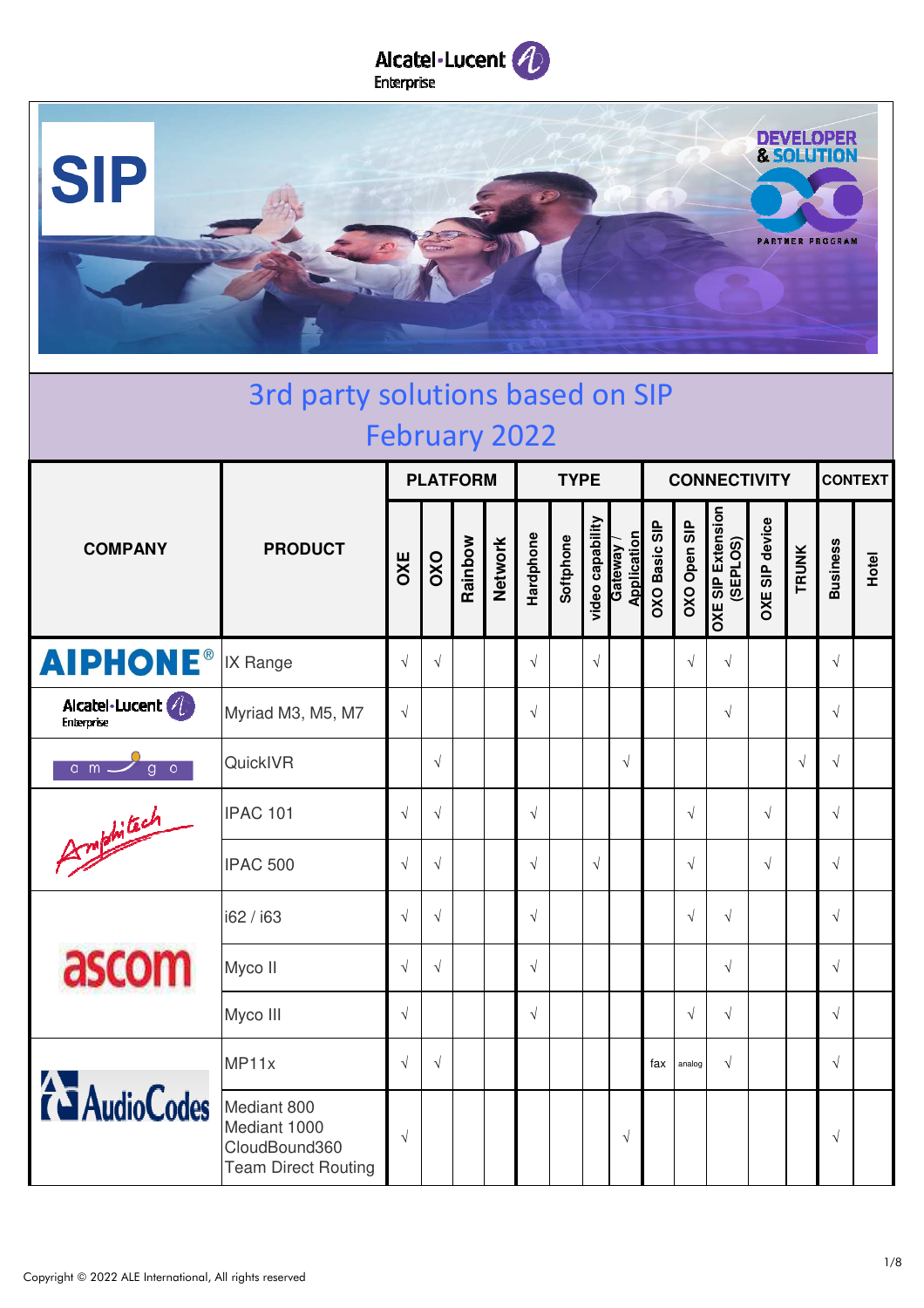

|                                                  |                                                                                                                                                 |            |            | <b>PLATFORM</b> |                |            | <b>TYPE</b> |                               |             |                      |              | <b>CONNECTIVITY</b>                  |                       |              |                 | <b>CONTEXT</b> |
|--------------------------------------------------|-------------------------------------------------------------------------------------------------------------------------------------------------|------------|------------|-----------------|----------------|------------|-------------|-------------------------------|-------------|----------------------|--------------|--------------------------------------|-----------------------|--------------|-----------------|----------------|
| <b>COMPANY</b>                                   | <b>PRODUCT</b>                                                                                                                                  | OXE        | OXO        | Rainbow         | <b>Network</b> | Hardphone  | Softphone   | video capability<br>Gateway / | Application | <b>OXO Basic SIP</b> | OXO Open SIP | <b>OXE SIP Extension</b><br>(SEPLOS) | <b>OXE SIP device</b> | <b>TRUNK</b> | <b>Business</b> | Hotel          |
|                                                  | <b>XE SEL3B</b><br><b>XEP 2BHELP</b>                                                                                                            | $\sqrt{ }$ | $\sqrt{ }$ |                 |                | $\sqrt{ }$ |             |                               |             |                      | $\sqrt{ }$   |                                      | $\sqrt{ }$            |              | $\sqrt{ }$      |                |
|                                                  | <b>XEDESK-SCREEN-P</b><br>CAPIP-V1B-P                                                                                                           | $\sqrt{ }$ |            |                 |                | $\sqrt{ }$ |             | $\sqrt{ }$                    |             |                      |              |                                      | $\sqrt{ }$            |              | $\sqrt{}$       |                |
| COMMUNICATION AND SECURITY<br>FOR BUILDINGS      | <b>XEVIDEO</b>                                                                                                                                  | $\sqrt{}$  | $\sqrt{ }$ |                 |                | $\sqrt{ }$ |             | $\sqrt{ }$                    |             |                      | $\sqrt{ }$   |                                      | $\sqrt{ }$            |              | $\sqrt{}$       |                |
| <b>Cetis :.</b><br>Scitec . Teledex . TeleMatrix | 9600, 9602MWD,<br>9602IP,<br>3302MWD, 3300TRM,<br>3302IPTRM,<br>NDC2210SN,<br>ND2210SN, NDC2110SN<br>E100IP, E200IP, E203IP,<br>M200IP, M203IP, | $\sqrt{ }$ |            |                 |                | $\sqrt{ }$ |             |                               |             |                      |              | $\sqrt{}$                            |                       |              |                 | $\sqrt{ }$     |
| <b>CONVIVIANCE</b>                               | <b>StandVoice</b>                                                                                                                               | $\sqrt{ }$ | $\sqrt{}$  |                 |                |            |             |                               | $\sqrt{ }$  |                      |              |                                      |                       | $\sqrt{ }$   | $\sqrt{ }$      |                |
| <b>CROSSCALL</b>                                 | Core X4                                                                                                                                         | $\sqrt{}$  |            |                 |                | $\sqrt{ }$ |             |                               |             |                      |              | $\sqrt{}$                            |                       |              | $\sqrt{ }$      |                |
| <b>Enghouse</b><br>Interactive                   | <b>Enterprise Attendant</b>                                                                                                                     | $\sqrt{ }$ |            |                 |                |            | $\sqrt{ }$  |                               | $\sqrt{}$   |                      |              |                                      |                       | $\sqrt{ }$   | $\sqrt{ }$      |                |
| etrali                                           | OpenTrade                                                                                                                                       | $\sqrt{ }$ |            |                 |                |            |             |                               | $\sqrt{ }$  |                      |              |                                      |                       | $\sqrt{ }$   | $\sqrt{ }$      |                |
| <b>Trading Solutions</b>                         | Unigy                                                                                                                                           | $\sqrt{ }$ |            |                 |                |            |             |                               | $\sqrt{ }$  |                      |              |                                      |                       | $\sqrt{ }$   | $\sqrt{ }$      |                |
| FCS Computer Systems                             | Voice (Phoenix)                                                                                                                                 | $\sqrt{ }$ | $\sqrt{ }$ |                 |                |            |             |                               | $\sqrt{ }$  |                      |              |                                      |                       | $\sqrt{ }$   |                 | $\sqrt{ }$     |
| <b>IKCNFTEL</b>                                  | 300Wx                                                                                                                                           | $\sqrt{ }$ | $\sqrt{ }$ |                 |                | $\sqrt{ }$ |             |                               |             |                      | $\sqrt{ }$   |                                      |                       |              | $\sqrt{}$       |                |
|                                                  | 800                                                                                                                                             | $\sqrt{ }$ |            |                 |                | $\sqrt{ }$ |             |                               |             |                      |              | $\sqrt{}$                            | $\sqrt{ }$            |              | $\sqrt{}$       |                |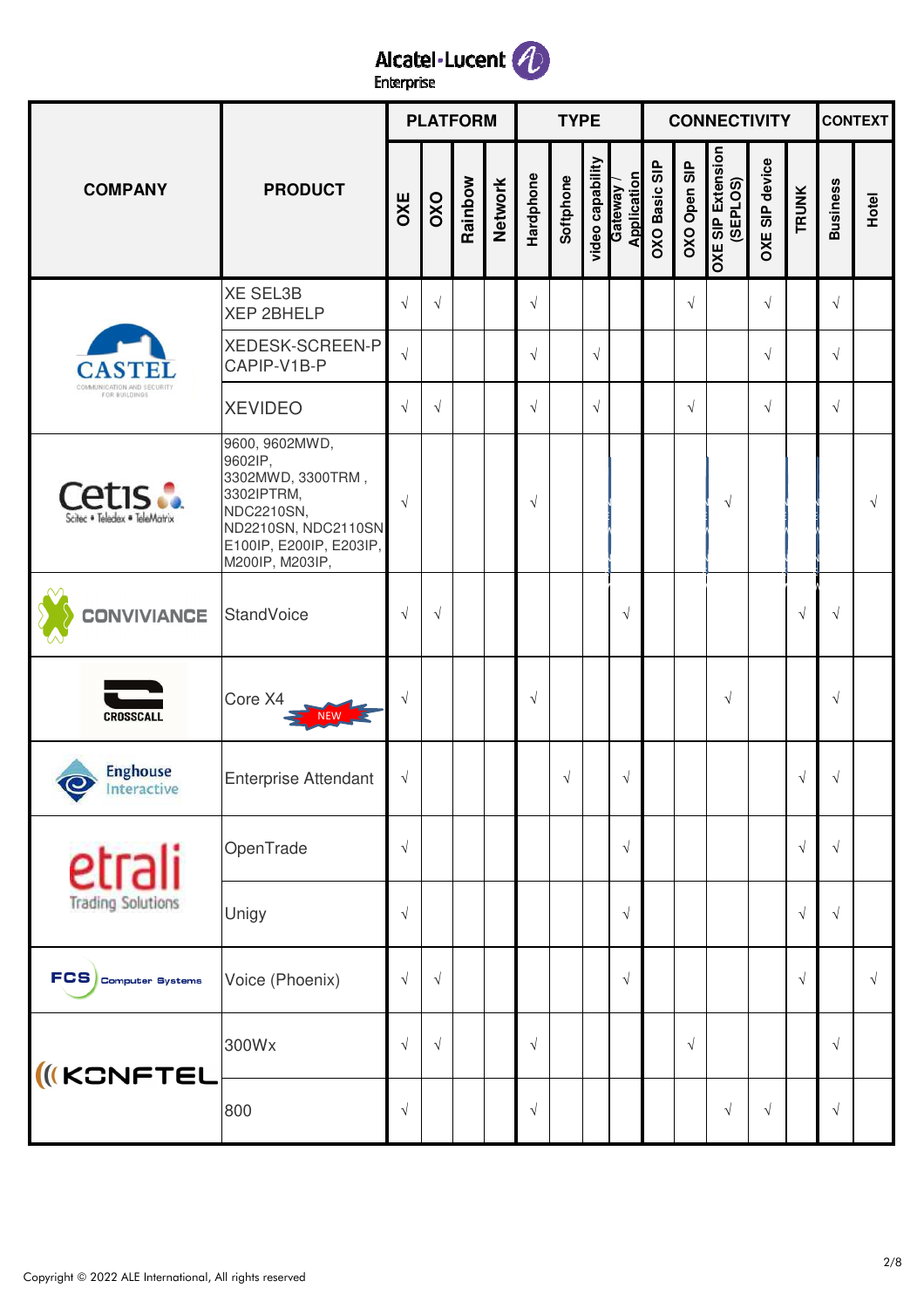

|                                  |                                                                  |            |            | <b>PLATFORM</b> |                |            | <b>TYPE</b> |                  |                        |               |              | <b>CONNECTIVITY</b>                  |                       |              |                 | <b>CONTEXT</b> |
|----------------------------------|------------------------------------------------------------------|------------|------------|-----------------|----------------|------------|-------------|------------------|------------------------|---------------|--------------|--------------------------------------|-----------------------|--------------|-----------------|----------------|
| <b>COMPANY</b>                   | <b>PRODUCT</b>                                                   | OXE        | OXO        | Rainbow         | <b>Network</b> | Hardphone  | Softphone   | video capability | Application<br>Gateway | OXO Basic SIP | OXO Open SIP | <b>OXE SIP Extension</b><br>(SEPLOS) | <b>OXE SIP device</b> | <b>TRUNK</b> | <b>Business</b> | Hotel          |
|                                  | <b>TAMAT</b>                                                     | $\sqrt{ }$ | $\sqrt{}$  |                 |                |            |             |                  | $\sqrt{}$              |               |              |                                      |                       | $\sqrt{ }$   | $\sqrt{ }$      |                |
| <b>INTELLIGENCE ELECTRONIOUE</b> | ConnexIP                                                         | $\sqrt{ }$ | $\sqrt{}$  |                 |                | $\sqrt{ }$ |             |                  |                        |               | $\sqrt{ }$   |                                      | $\sqrt{ }$            |              | $\sqrt{}$       |                |
| NEW & VOICE                      | Mobicall                                                         | $\sqrt{ }$ | $\sqrt{}$  |                 |                |            |             |                  | $\sqrt{}$              |               |              |                                      |                       | $\sqrt{ }$   | $\sqrt{}$       |                |
| NovaLink                         | NovaAlert                                                        | $\sqrt{ }$ | $\sqrt{}$  |                 |                |            |             |                  | $\sqrt{}$              |               |              |                                      |                       | $\sqrt{ }$   | $\sqrt{}$       |                |
| opentext <sup>*</sup>            | <b>XMediusFax</b>                                                | $\sqrt{ }$ | $\sqrt{ }$ |                 |                |            |             |                  | $\sqrt{ }$             |               |              |                                      |                       | $\sqrt{ }$   | $\sqrt{ }$      |                |
|                                  | CX-E (AVST)                                                      | $\sqrt{ }$ |            |                 |                |            |             |                  | $\sqrt{}$              |               |              |                                      |                       | $\sqrt{ }$   | $\sqrt{}$       |                |
|                                  | Trinity                                                          |            | $\sqrt{}$  |                 |                |            |             |                  | $\sqrt{}$              |               |              |                                      |                       | $\sqrt{ }$   | $\sqrt{ }$      |                |
| Let's Connect!"                  | analog VOIP gateway                                              |            | $\sqrt{ }$ |                 |                |            |             |                  | $\sqrt{ }$             |               | $\sqrt{ }$   |                                      |                       |              | $\sqrt{}$       |                |
|                                  | IP670, IP450,<br><b>VVX500</b>                                   |            | $\sqrt{ }$ |                 |                | $\sqrt{}$  |             |                  |                        |               | $\sqrt{}$    |                                      |                       |              | $\sqrt{}$       |                |
| p-poly                           | VVX311, VVX411,<br>VVX501, VVX601<br>IP331, IP550                | $\sqrt{ }$ |            |                 |                | $\sqrt{ }$ |             |                  |                        |               |              | $\sqrt{}$                            |                       |              | $\sqrt{}$       |                |
|                                  | IP5000, IP6000,<br><b>IP7000, DUO</b>                            | $\sqrt{}$  |            |                 |                | $\sqrt{ }$ |             |                  |                        |               |              | $\sqrt{}$                            |                       |              | $\sqrt{ }$      |                |
|                                  | video solutions (Real<br>Presence, HDX7000,<br>Group series 300) | $\sqrt{ }$ |            |                 |                | $\sqrt{ }$ |             | $\sqrt{ }$       | $\sqrt{ }$             |               |              | $\sqrt{}$                            |                       | $\sqrt{ }$   | $\sqrt{ }$      |                |
| <b>SERINUS</b>                   | Alarm MediaGateway                                               |            | $\sqrt{ }$ |                 |                |            |             |                  | $\sqrt{ }$             |               |              |                                      |                       | $\sqrt{ }$   | $\sqrt{ }$      |                |
| SourceTech                       | <b>TellusVoice</b>                                               | $\sqrt{}$  |            |                 |                |            |             |                  | $\sqrt{ }$             |               |              |                                      |                       | $\sqrt{ }$   | $\sqrt{ }$      |                |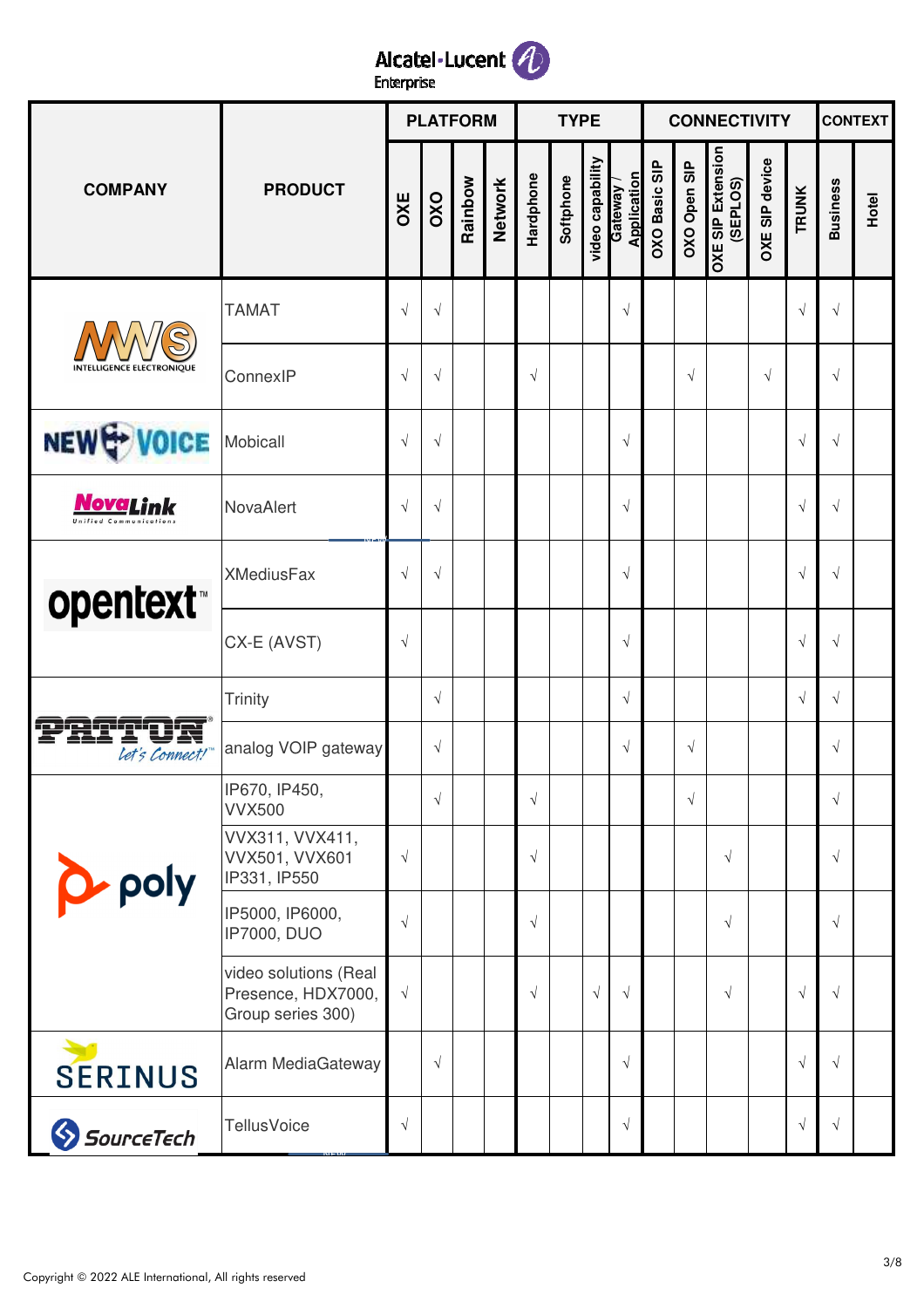

NEW

|                                                                                                                                                                                                                                                                                               |                                                                                                          |            |            | <b>PLATFORM</b> |                |            | <b>TYPE</b> |                  |                               |                      |              | <b>CONNECTIVITY</b>                  |                       |              |                 | <b>CONTEXT</b> |
|-----------------------------------------------------------------------------------------------------------------------------------------------------------------------------------------------------------------------------------------------------------------------------------------------|----------------------------------------------------------------------------------------------------------|------------|------------|-----------------|----------------|------------|-------------|------------------|-------------------------------|----------------------|--------------|--------------------------------------|-----------------------|--------------|-----------------|----------------|
| <b>COMPANY</b>                                                                                                                                                                                                                                                                                | <b>PRODUCT</b>                                                                                           | OXE        | OXO        | Rainbow         | <b>Network</b> | Hardphone  | Softphone   | video capability | <b>Application</b><br>Gateway | <b>OXO Basic SIP</b> | OXO Open SIP | <b>OXE SIP Extension</b><br>(SEPLOS) | <b>OXE SIP device</b> | <b>TRUNK</b> | <b>Business</b> | Hotel          |
| <b>TiGERtms</b>                                                                                                                                                                                                                                                                               | InnLine IP                                                                                               | $\sqrt{ }$ |            |                 |                |            |             |                  | $\sqrt{ }$                    |                      |              |                                      |                       | $\sqrt{ }$   |                 |                |
| <b>vtech</b> <sup><i>t</i></sup> Hospitality Division                                                                                                                                                                                                                                         | S2110, S2210,<br>S2211, S2312,<br>S2411,<br>S241SDU-Dect for<br>S2411<br>S341, S342, S541<br>S220, S2421 | $\sqrt{ }$ | $\sqrt{ }$ |                 |                | $\sqrt{ }$ |             |                  |                               |                      | $\sqrt{}$    | $\sqrt{ }$                           |                       |              |                 |                |
| शैं <sub>•</sub> ZEBRA                                                                                                                                                                                                                                                                        | WFC Client,                                                                                              |            |            |                 |                | $\sqrt{ }$ |             |                  |                               |                      |              | $\sqrt{ }$                           |                       |              | $\sqrt{ }$      |                |
| zenitel                                                                                                                                                                                                                                                                                       | TFIE, TFIX, TCIV3,<br>TCIV6<br><b>ENA 2100 AC</b>                                                        | $\sqrt{ }$ |            |                 |                | $\sqrt{ }$ |             |                  |                               |                      |              |                                      | $\sqrt{ }$            |              | $\sqrt{}$       |                |
| For further details of actual tests performed, make reference to "The Inter-working Report". The certificate is valid for a term of two (2)<br>years from the date of compatibility, or until the Partner issues a new version of such product (incorporating new features or functionality), |                                                                                                          |            |            |                 |                |            |             |                  |                               |                      |              |                                      |                       |              |                 |                |

or until Alcatel-Lucent issues a new version of such ALE International product (incorporating new features or functionality), whichever first occurs. For further generic question about DSPP and its partnerships, please email us to **dspp@al-enterprise.com**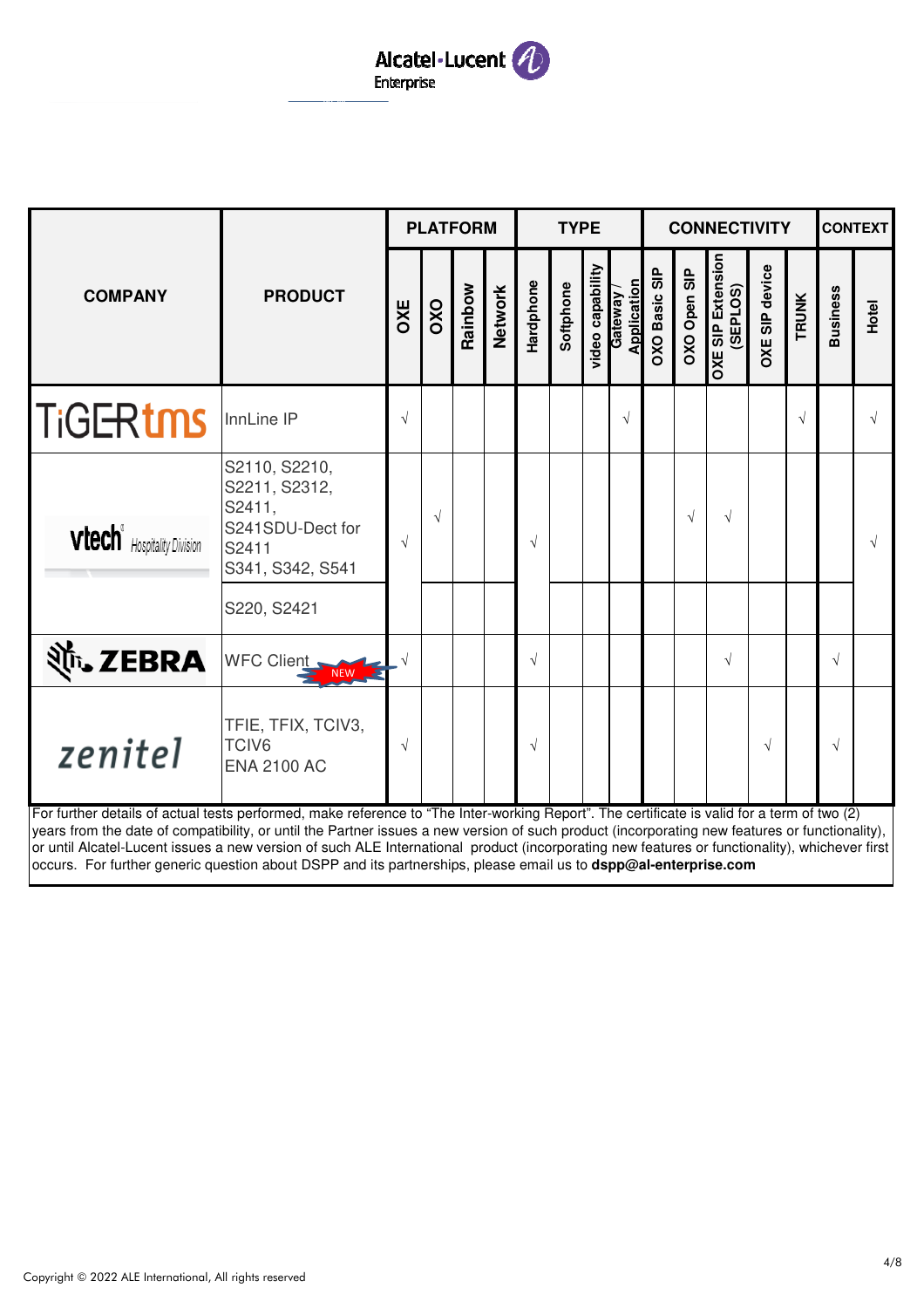## Alcatel·Lucent

|                                        | Other 3rd party solutions based on SIP                                                                 |           |                 |         |                | no longer supported     |                |
|----------------------------------------|--------------------------------------------------------------------------------------------------------|-----------|-----------------|---------|----------------|-------------------------|----------------|
|                                        |                                                                                                        |           | <b>PLATFORM</b> |         |                |                         |                |
| <b>COMPANY</b>                         | <b>PRODUCT</b>                                                                                         | OXE       | OXO             | Rainbow | <b>Network</b> | <b>SOLUTION TYPE</b>    | <b>COMMENT</b> |
| <b>911 ETC</b>                         | CrisisConnect                                                                                          | $\sqrt{}$ |                 |         |                | <b>Emergency Server</b> |                |
| <b>AEI</b>                             | SSP-9210SSM<br><b>SLN-1103</b><br><b>SGR-8206-SMK</b><br>SSP-2210-SLT<br><b>VM-2100-SLT</b>            | $\sqrt{}$ |                 |         |                | Hotel SIP phones        |                |
| <b>ALARM IT</b><br><b>FACTORY</b>      | Alarm Control Center                                                                                   | $\sqrt{}$ |                 |         |                | Alarm Server            |                |
| <b>ALGORIA</b>                         | <b>TWS</b>                                                                                             | $\sqrt{}$ |                 |         |                | <b>CTI</b> Server       |                |
| <b>ATLINKS</b>                         | IP 80 / IP 100 / IP 150<br>IP 200 / IP 300 / IP 600<br>IP 800 / IP 1850 / IP<br>2015<br><b>IP 700G</b> | $\sqrt{}$ | $\sqrt{ }$      |         |                | (Hotel) SIP Phones      |                |
| <b>AUDIO TEXT</b><br><b>TELECOM AG</b> | <b>AMX</b>                                                                                             | $\sqrt{}$ |                 |         |                | Alarm Server            |                |
| <b>BITTEL</b>                          | HA9888(62)TSD-IP<br>HA9888(77)TSD-IP<br>HA9888(7713)TSD-IP<br>HA9888(20)TSD-IP                         | $\sqrt{}$ |                 |         |                | Hotel SIP phones        |                |
| <b>BLUELINEA</b>                       | <b>BlueHub</b>                                                                                         | $\sqrt{}$ | $\sqrt{ }$      |         |                | Alarm Server            |                |
| <b>COUNTERPATH BRIA</b>                |                                                                                                        | $\sqrt{}$ | $\sqrt{ }$      |         |                | SIP softphone           |                |
|                                        |                                                                                                        |           |                 |         |                |                         |                |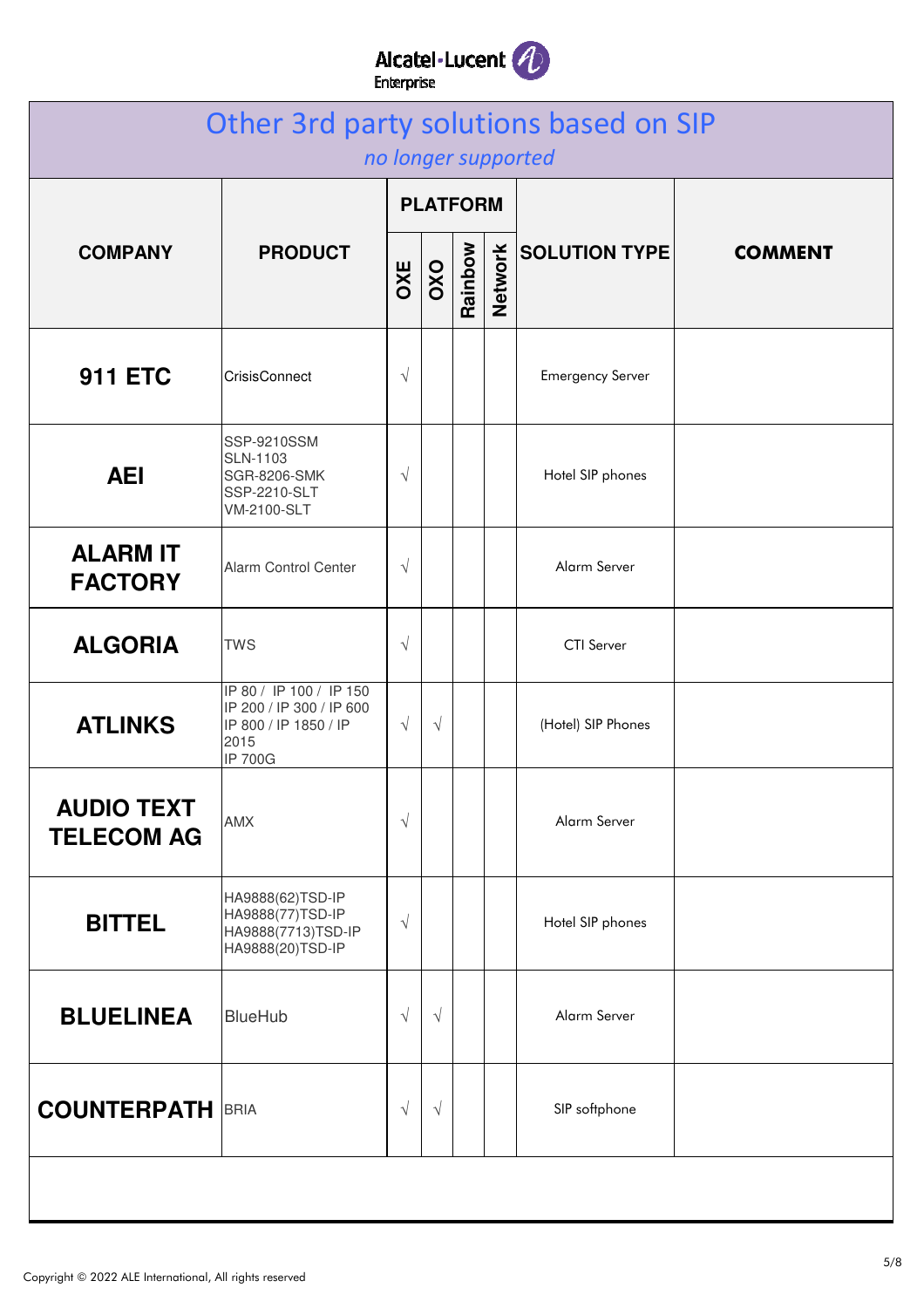

|                                       |                                       |           |            | <b>PLATFORM</b> |                |                              |                |
|---------------------------------------|---------------------------------------|-----------|------------|-----------------|----------------|------------------------------|----------------|
| <b>COMPANY</b>                        | <b>PRODUCT</b>                        | OXE       | OXO        | Rainbow         | <b>Network</b> | <b>SOLUTION TYPE</b>         | <b>COMMENT</b> |
| <b>COGIS VOCAL</b>                    | ELLO!                                 | $\sqrt{}$ | $\sqrt{}$  |                 |                | call greeting                |                |
| <b>COTELL</b>                         | FG1066IP(2S)                          |           |            |                 |                | Hotel SIP phones             |                |
|                                       | Paging Server                         | $\sqrt{}$ |            |                 |                | SIP gateway                  |                |
| <b>CYBERDATA</b>                      | <b>Talkback</b><br>Speaker            | $\sqrt{}$ |            |                 |                | SIP Emergency terminal       |                |
| <b>Dasan Zone</b><br><b>Solutions</b> | <b>ONT Zxx</b>                        | $\sqrt{}$ |            |                 |                | <b>GPON ONT</b>              |                |
| <b>DOLBY VOICE</b>                    | Conference phone                      | $\sqrt{}$ |            |                 |                | audio conference<br>terminal |                |
| <b>DUVOICE</b>                        | Voice mail                            | $\sqrt{}$ |            |                 |                | Voice mail                   |                |
| <b>ELCOM</b>                          | <b>IPT101</b>                         | $\sqrt{}$ |            |                 |                | Rugged phone                 |                |
| <b>INNOVATIONS</b>                    | MG3000                                | $\sqrt{}$ |            |                 |                | SIP gateway                  |                |
| <b>ELYSSE</b>                         | Cantatta                              | $\sqrt{}$ |            |                 |                | <b>Contact Center</b>        |                |
| <b>ESNA</b>                           | OfficeLynx                            | $\sqrt{}$ |            |                 |                | Unified Communication        |                |
| <b>FITRE</b>                          | <b>TASVoice</b>                       | $\sqrt{}$ |            |                 |                | SIP Phone                    |                |
| <b>GRANDSTREAM</b>                    | GXP1400, GXP2200,<br>GXV3140, GXV3175 | $\sqrt{}$ |            |                 |                | SIP Phone                    |                |
| <b>IBERNEX</b>                        | HelpNex                               | $\sqrt{}$ | $\sqrt{ }$ |                 |                | Alarm Server                 |                |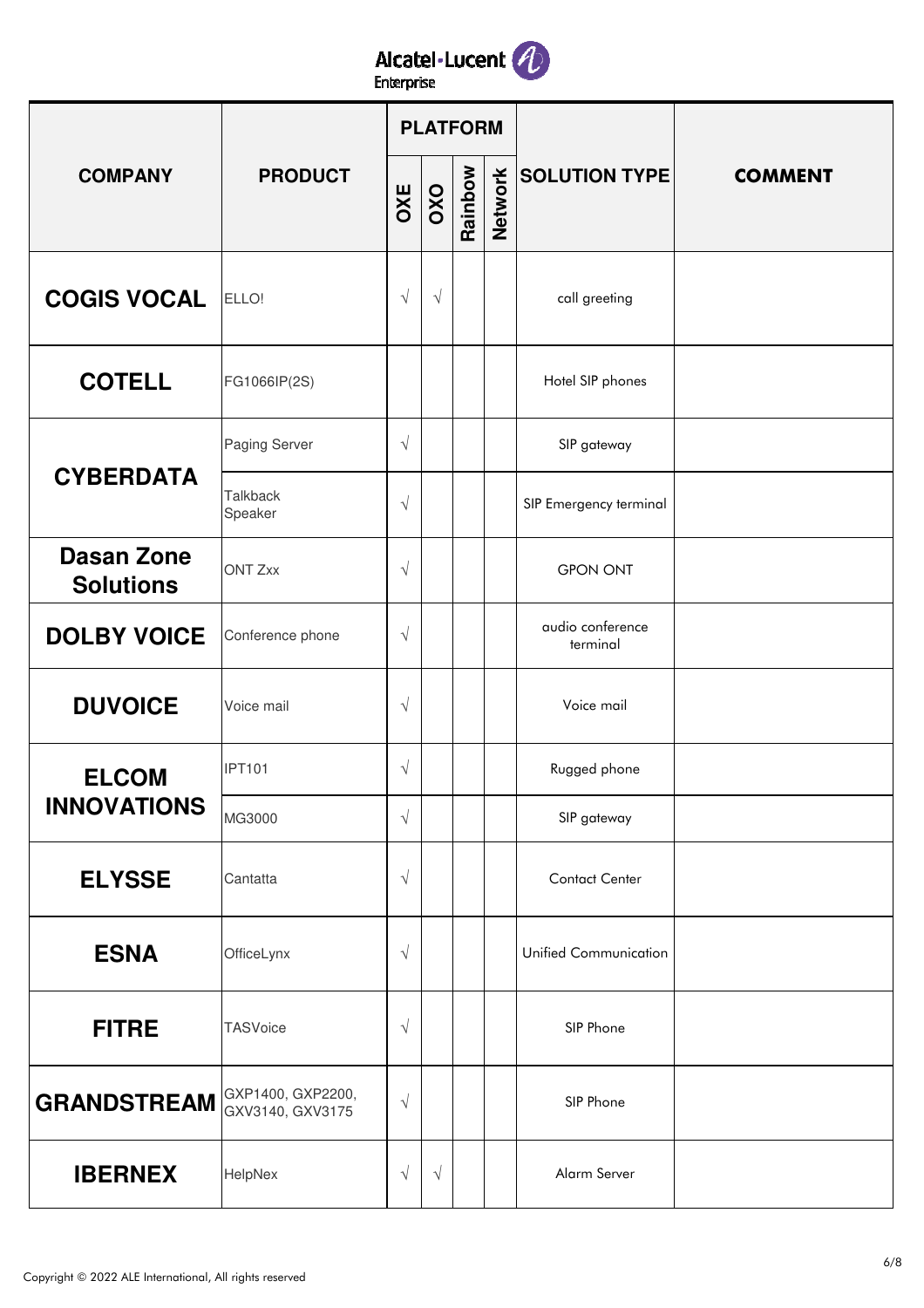

|                                                            |                                                            |            | <b>PLATFORM</b> |         |         |                      |                |
|------------------------------------------------------------|------------------------------------------------------------|------------|-----------------|---------|---------|----------------------|----------------|
| <b>COMPANY</b>                                             | <b>PRODUCT</b>                                             | OXE        | OXO             | Rainbow | Network | <b>SOLUTION TYPE</b> | <b>COMMENT</b> |
| <b>INVOXIA</b>                                             | NVX620, NVX220                                             | $\sqrt{}$  | $\sqrt{}$       |         |         | SIP Phone            |                |
| <b>JPS</b><br><b>INTEROPEARABILITY</b><br><b>SOLUTIONS</b> | ARA-1                                                      | $\sqrt{}$  |                 |         |         | radio gateway        |                |
| <b>KHOMP</b>                                               | <b>KMG</b> series<br><b>UMG</b> series                     | $\sqrt{}$  | $\sqrt{}$       |         |         | fax/analog gateway   |                |
| <b>LANCOM</b>                                              | <b>VOIP Routers</b>                                        |            | $\sqrt{}$       |         |         | <b>SBC</b>           |                |
| <b>MEDIA5</b>                                              | 4102s<br>C7 series                                         | $\sqrt{}$  | $\sqrt{}$       |         |         | Analog/SIP gateway   |                |
| <b>MICROSOFT</b>                                           | Exchange 2010/2013<br>Lync 2010/2013<br>Skype for Business | $\sqrt{}$  |                 |         |         | SIP gateway          |                |
| <b>NOVXTEL</b>                                             | Hospitality.net                                            | $\sqrt{}$  |                 |         |         | <b>PMS</b>           |                |
| <b>OPTIFLOWS</b>                                           | <b>SURYCAT</b>                                             | $\sqrt{ }$ | $\sqrt{ }$      |         |         | Alarm Server         |                |
| <b>TELLABS</b>                                             | ONT 702, 704, 705, 729                                     | $\sqrt{ }$ |                 |         |         | <b>GPON</b>          |                |
| <b>TEMENO</b>                                              | MeNoDigital                                                | $\sqrt{}$  |                 |         |         | Alarm Server         |                |
| <b>TIGER</b>                                               | InLine IP                                                  | $\sqrt{}$  |                 |         |         | Voice mail           |                |
| <b>UNIGONE</b>                                             | TelServer                                                  | $\sqrt{}$  |                 |         |         | CTI Server           |                |